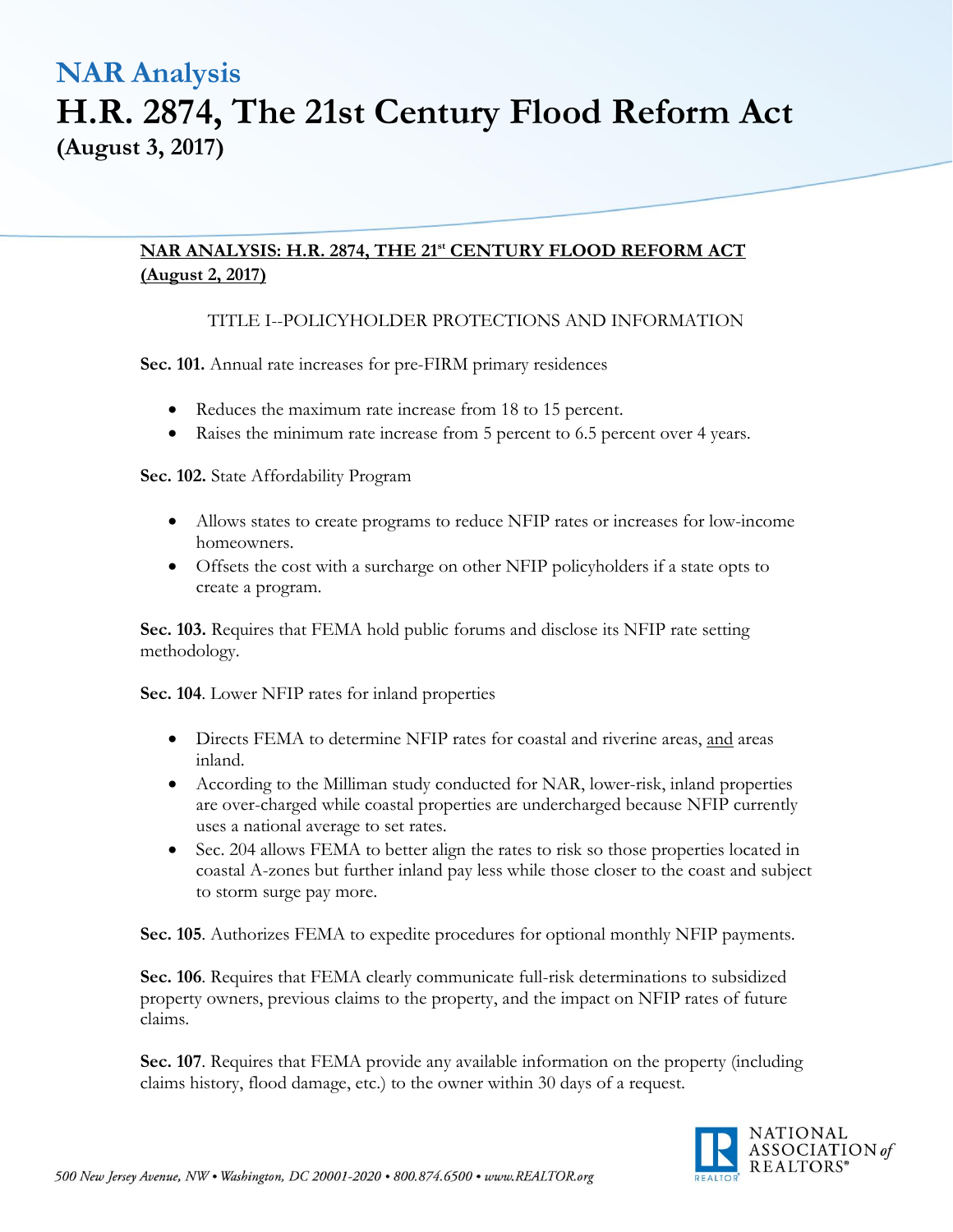**Sec. 108**. Property Seller Disclosure Requirement

- Provides for state requirements that property sellers/lessors disclose any actual knowledge of the property's flood history (including claims, etc.) before a buyer/lessee is obligated under contract.
- Gives states 5 years to establish a requirement, which becomes a condition for NFIP participation.

**Sec. 109**. Provides a pilot program for communities to purchase NFIP coverage on behalf of constituents.

**Sec. 110**. Reauthorizes the NFIP for five (5) years.

### TITLE II—INCREASING CONSUMER CHOICE THROUGH PRIVATE MARKET DEVELOPMENT

**Sec. 201**. Eliminates the non-compete clause in the Write-Your-Own program, which prevents insurance companies participating in the NFIP from also selling private market flood insurance.

**Sec. 202**. Requires that FEMA make publicly available all NFIP data, models, assessments, analytical tools and other property and community information at the zip code or census block level.

**Sec. 203**. Provides partial refunds to property owners who obtain private flood insurance and cancel their NFIP policy before it expires, so no one is paying for duplicative coverage.

**Sec. 204**. Clarifies that private flood insurance from a mutual aid society (e.g., the Amish) may satisfy the mandatory purchase of flood insurance requirement.

**Sec. 205**. Requires that GAO study the feasibility of allowing homeowners to establish a flood damage savings account in lieu of flood insurance.

**Sec. 206**. Requires FEMA to establish a demonstration project to allow homeowners to establish a flood damage savings account (in lieu of flood insurance) based on GAO's study.

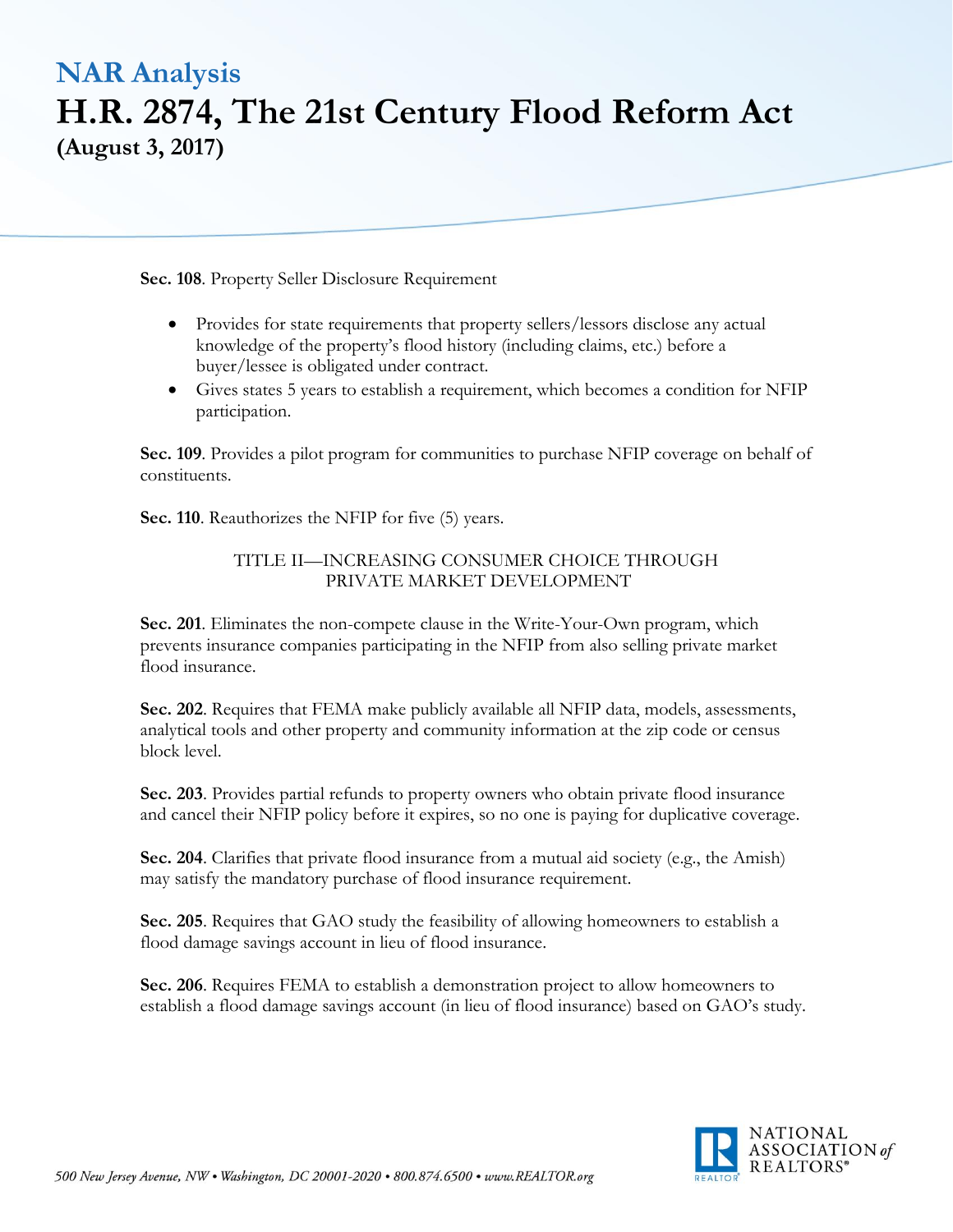#### TITLE III—MAPPING FAIRNESS

**Sec. 301**. Requires FEMA, only for purposes of setting NFIP rates, to take into account both the risk from flood insurance rate maps and other risk assessment data and tools, including models and scores.

**Sec. 302**. Appeals of Existing Flood Maps

- Codifies the letter of map revision process for communities and property owners to appeal maps.
- Provides refunds to communities and property owners whose appeal is partially or wholly successful.

**Sec. 303**. Appeals of Projected Special Flood Hazard Areas

- Clarifies that property owners may appeal within 90 days of publication of a preliminary map.
- Stipulates that the preliminary map will become effective if no appeals are received in 90 days.

**Sec. 304**. Clarifies that communities have 30 days to consult with FEMA about its proposal to update a map.

**Sec. 305**. Requires that FEMA coordinate and consult with other federal agencies in order to incorporate the most up-to-date information in the flood maps.

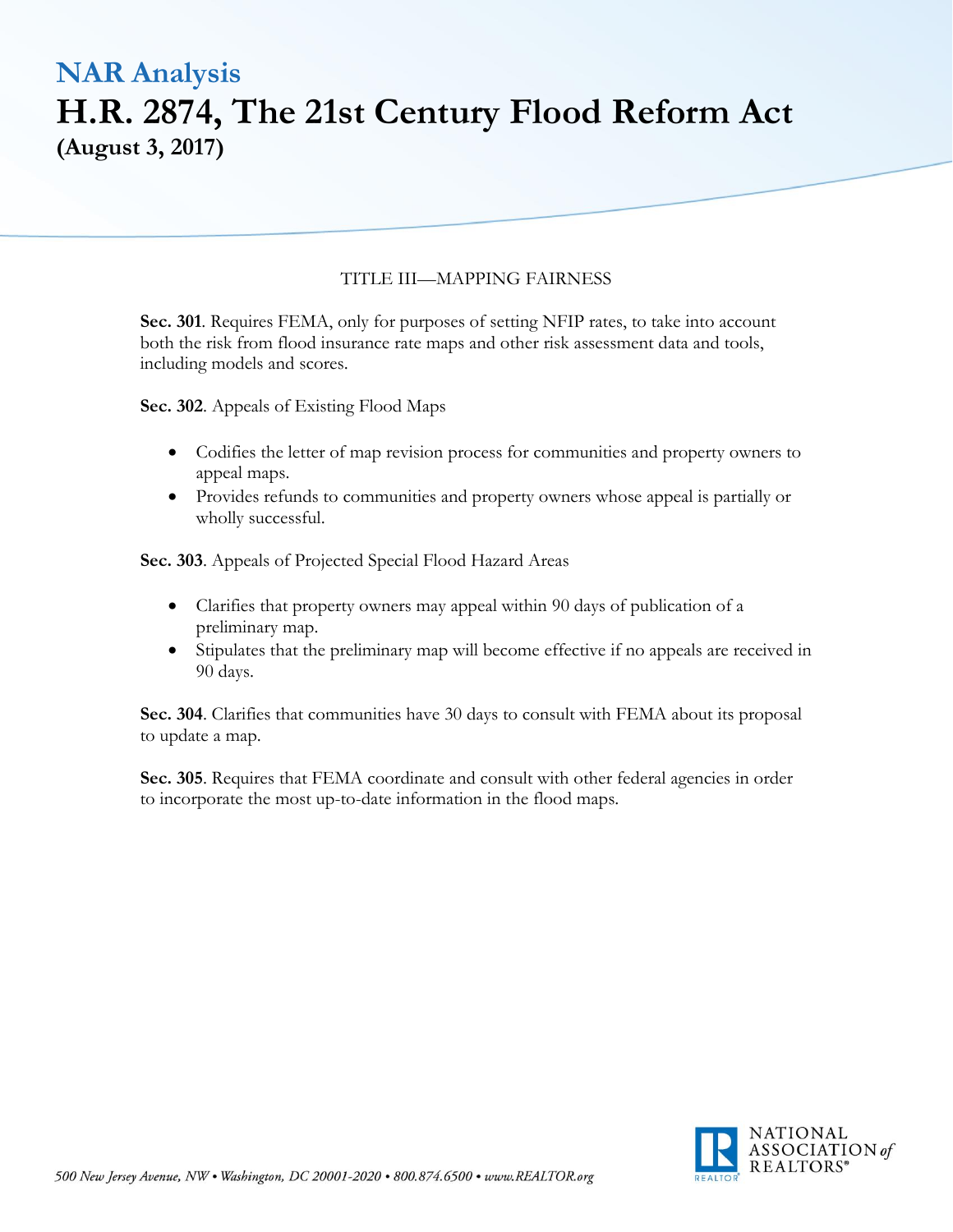#### TITLE IV—PROTECTING CONSUMERS AND INDIVIDUALS THROUGH IMPROVED MITIGATION

**Sec. 401**. Requires FEMA to provide Community Rating System credits to the maximum number of communities practical.

### TITLE V—PROGRAM INTEGRITY

**Sec. 501**. Requires that FEMA obtain annual independent actuarial reviews of NFIP and report to Congress on the findings and any recommended changes to ensure the program remains financial sound.

**Sec. 502**. Homeowner Flood Insurance Affordability Surcharge

- Increases from \$25 to \$40 per NFIP policy for primary residences.
- Decreases from \$250 to \$125 for non-primary residences with a preferred (low) risk policy.
- Increase from \$250 to \$275 for all other non-primary residences.

**Sec. 503**. Requires that the 15-percent reserve fund assessment increase by 1 percent per year until FEMA is collecting \$1 billion per year (expected in 2-3 years according to FEMA).

**Sec. 504**. Repeatedly flooding properties (1 percent of NFIP policies but 30 percent of the claims)

- Phases out subsidies (including grandfathering) for properties that have flooded at least twice but take no action to reduce their risk after the bill becomes law.
- Requires that FEMA notify the owners that, if they make another claim after the date of enactment but have not mitigated, their rates will begin to go up at least 15 percent a year until reaching full risk.
- Provides \$1 billion over 5 years for these owners to mitigate and "resets" the status of their property so no prior claims can be counted in determining their NFIP rates.

**Sec. 505**. Eighteen months after the bill's enactment, prohibits FEMA from providing NFIP coverage to a repeatedly flooded property if the total amount of claim payments, made after enactment, exceeds twice the replacement cost value of the building alone (i.e., not including the value of land).

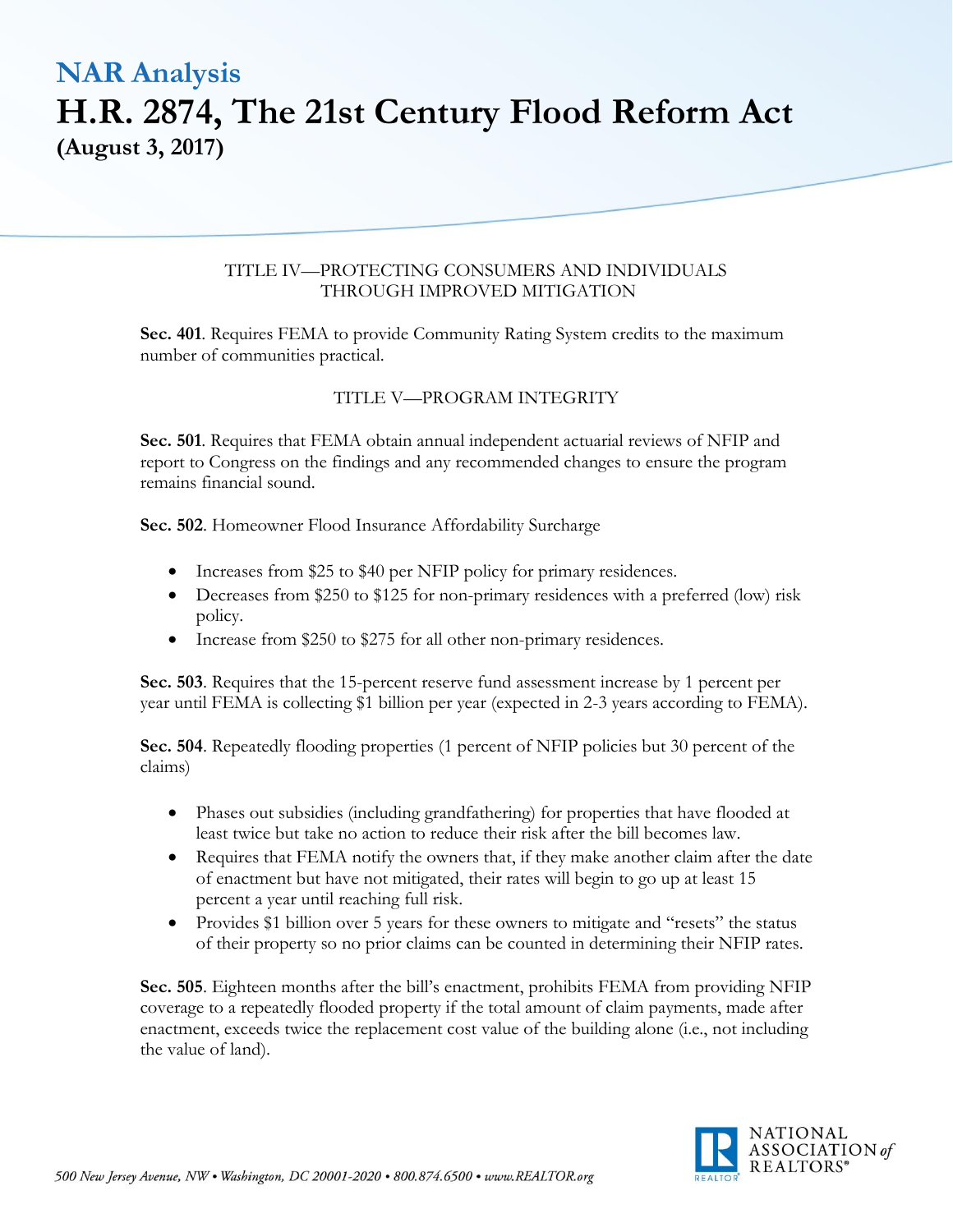**Sec. 506**. Four years after enactment, prohibits FEMA from providing NFIP coverage for a building with a value of \$1 million or more.

**Sec. 507**. Reduces the Write-Your-Own commission from 31 percent to 27.9 percent of premium

**Sec. 508**. Increases civil money penalties on federally regulated lenders for failure to enforce mandatory purchase requirement and requires an annual report on compliance.

**Sec. 509**. Provides for state-regulated all-perils insurance to meet the mandatory purchase requirement.

**Sec. 510**. Updates the short-term, small-dollar loan exemption from the mandatory purchase requirement.

**Sec. 511**. Provides a 120-day deadline for approval of NFIP claims.

**Sec. 512**. Requires GAO to study ways to simplify the NFIP.

### **OTHER SIX FLOOD BILLS (TO BE INCORPORATED INTO THE 21st CENTURY ACT)**

### [H.R. 1422,](https://financialservices.house.gov/UploadedFiles/BILLS-115hr1422ih.pdf) FLOOD INSURANCE MARKET PARITY AND MODERNIZATION ACT (Ross-Castor)

**Sec. 2(a)**. Requires lenders to accept private flood insurance meeting the federal law for a minimum amount of flood insurance coverage and the state law for other provisions (including deductibles, exclusions, etc.).

**Sec. 2(b)**. Clarifies that such private flood insurance also meets NFIP's continuous coverage requirement so policyholders can move to and from the private market without jeopardizing their NFIP grandfathered rate.

### [H.R. 2875,](https://financialservices.house.gov/UploadedFiles/BILLS-115hr2875ih.pdf) THE NFIP ADMINISTRATIVE REFORM ACT

**Sec. 2**. NFIP Increased Cost of Compliance (ICC) Coverage.

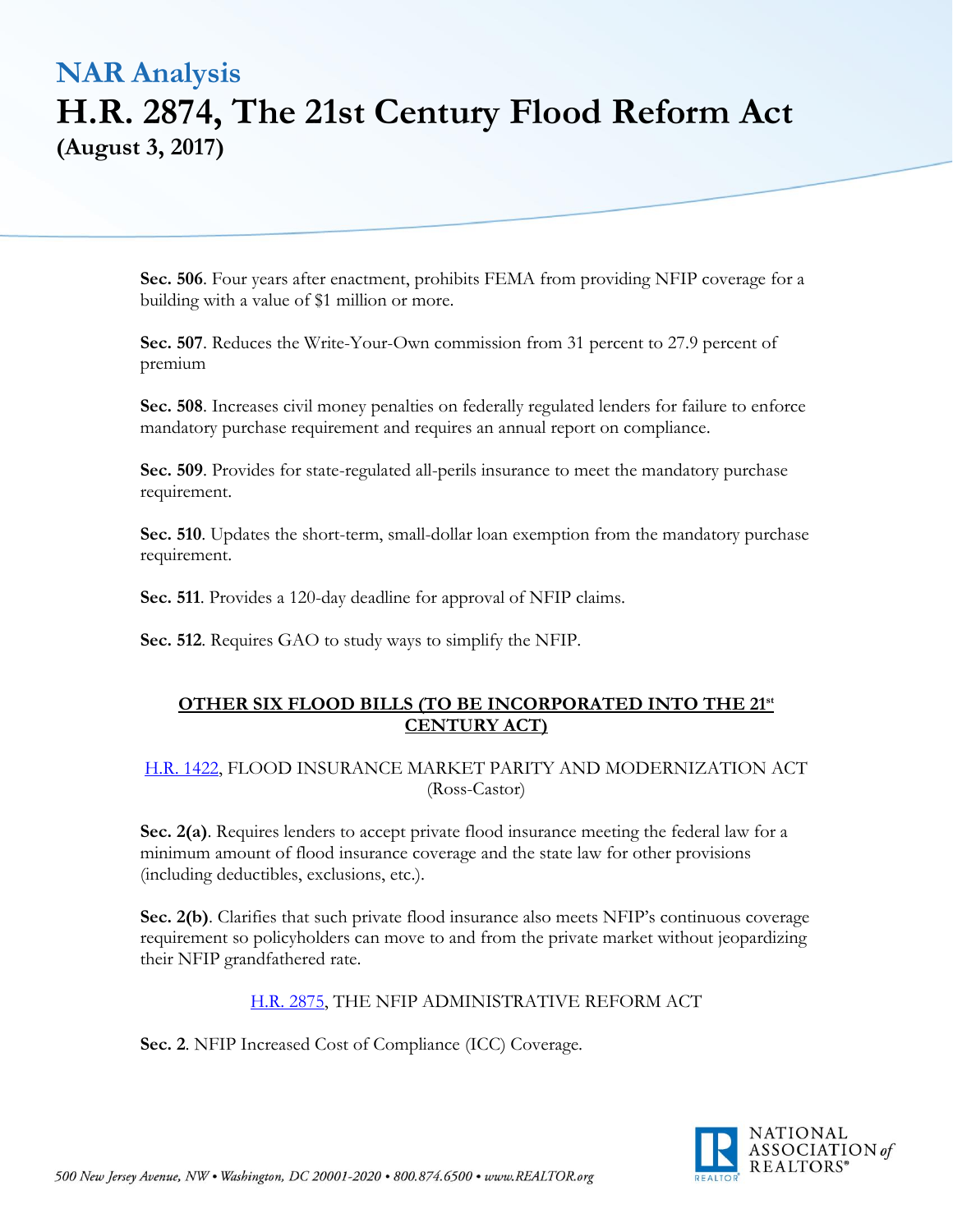- Doubles ICC coverage to \$60,000 per policy to elevate, relocate, flood proof or mitigate a property.
- Expands coverage to include the pre-flood mitigation of properties at a high future risk of flooding.

**Secs. 3-12**. Codifies improvements to the NFIP claims process established after Superstorm Sandy.

**Sec. 13**. Requires that FEMA ensure that the Office of Flood Insurance Advocate has sufficient staffing.

**Sec. 14-17**. Provides for GAO studies, a federal lender Q&A, and a new NFIP insurance advisory group.

### [H.R. 1558,](https://financialservices.house.gov/UploadedFiles/BILLS-115hr1558ih.pdf) REPEATEDLY FLOODED COMMUNITIES ACT

**Sec. 2**. Requires that communities with 50 or more repeatedly flooded properties implement a publicly available, community-specific plan for reducing/mitigating the continuing flood risks.

[H.R. 2565,](https://financialservices.house.gov/UploadedFiles/BILLS-115hr2565ih.pdf) USE OF REPLACEMENT COST FOR NFIP RATES

**Sec. 1**. Requires that FEMA use up-to-date replacement cost values, by structure, rather than relying on a national average, which over-charges lower value properties while undercharging higher value properties.

[H.R. 2246,](https://financialservices.house.gov/UploadedFiles/BILLS-115hr2246ih.pdf) TAXPAYER EXPOSURE MITIGATION ACT

**Sec. 2**. Provides for commercial property owners to opt-out of the mandatory purchase requirement.

**Sec. 3**. Requires that FEMA transfer some of NFIP's risk to the traditional reinsurance or capital markets.

**Sec. 4**. Provides for FEMA to approve community alternatives to FEMA's rate maps considering the standards and procedures to be recommended/developed by the Technical Mapping Advisory Council.